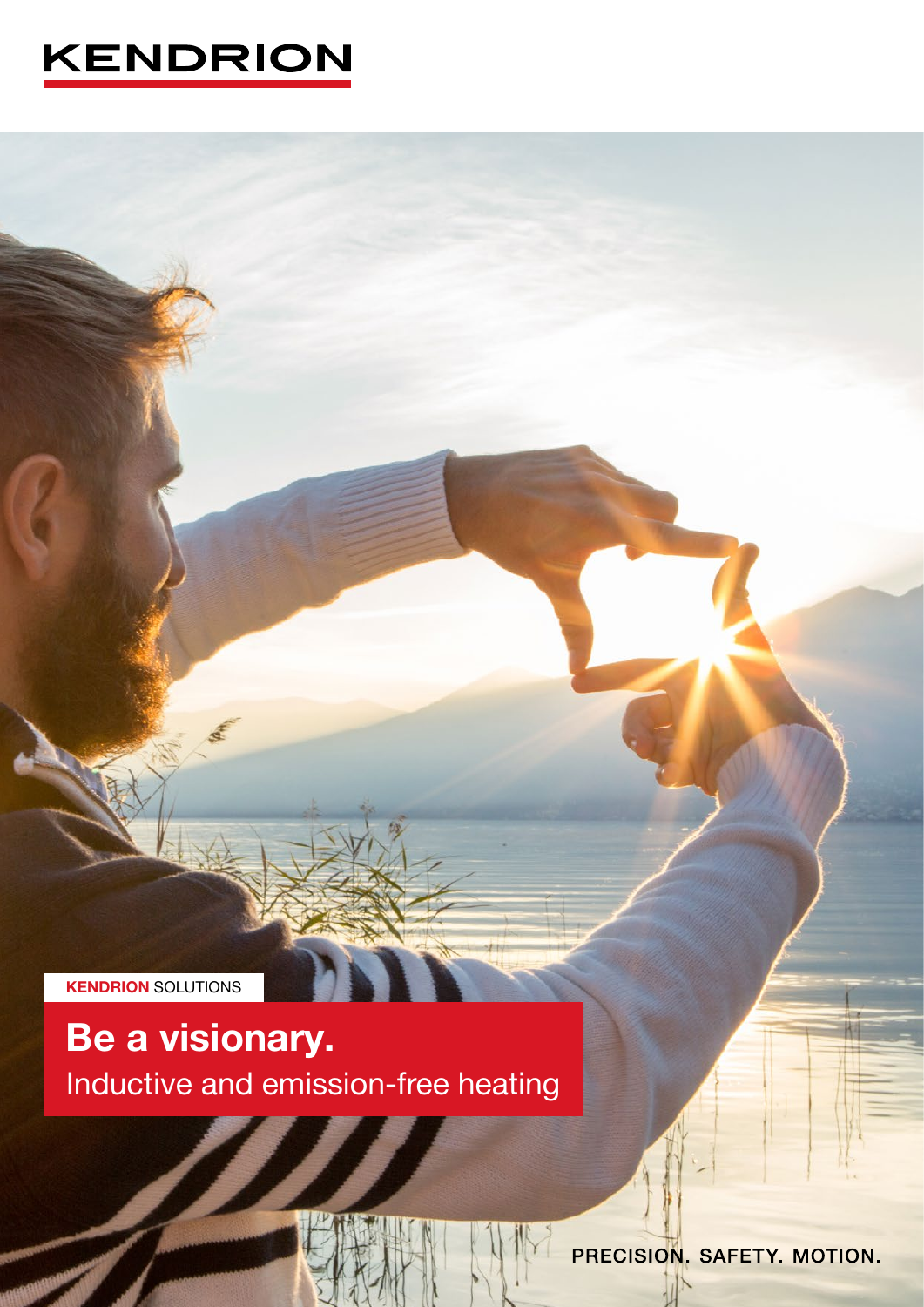## Future pressures

Competitive pressure in mechanical engineering is forcing the industry to act. Heating strategies with oil are not only a waste of resources, but are also unsustainable for the future.  $CO<sub>2</sub>$ emissions must be reduced in order to withstand competition and cause little harm to the environment.

Look ahead - and start using inductive, emission-free heat with Kendrion.

### Precise performance – high efficiency

With Kendrion inductive heating systems you can expect efficient, precise, and clean solutions for your heated rollers or cylinders.

In addition to uniform, fast, and emission-free heating, our inductive heating systems also offer you a long service life, low unproductive time, and high reproducibility.

3

## Inductive heating – key facts

### Maximum machine availability

- Fast heat-up time
- Quick start of production
- Maintenance-free, no oil changes, no slip-ring wear
- Simple tool change thanks to rapid cooling
- Very long service life thanks to cool bearings

### Optimum temperature control

- Reproducible heating process (high quality assurance)
- Temperature measurement directly in the surface with max. 4 measuring points

W

- Uniform heating due to multi-zone design
- Low unproductive time, as heat is generated directly in the surface

### Excellent automation capabilities

- Modern microprocessor-controlled electronics
- Fieldbus capable: Profinet®, CANopen, EtherCAT®
- Numerous diagnostic functions

### Safety and cleanliness

- No machine contamination due to escaping media
- Lower injury risk (e.g. due to hot oil)

### $\mathsf{CO}_2^{}$  reduction

- Emission-free heating
- High efficiency
- No heat loss (e.g. from oil pipes)
- No heating of unnecessary masses (e.g. oil)
- No cooling unit required

# Let's shape the future together!

With Kendrion you have a future-oriented partner at your side.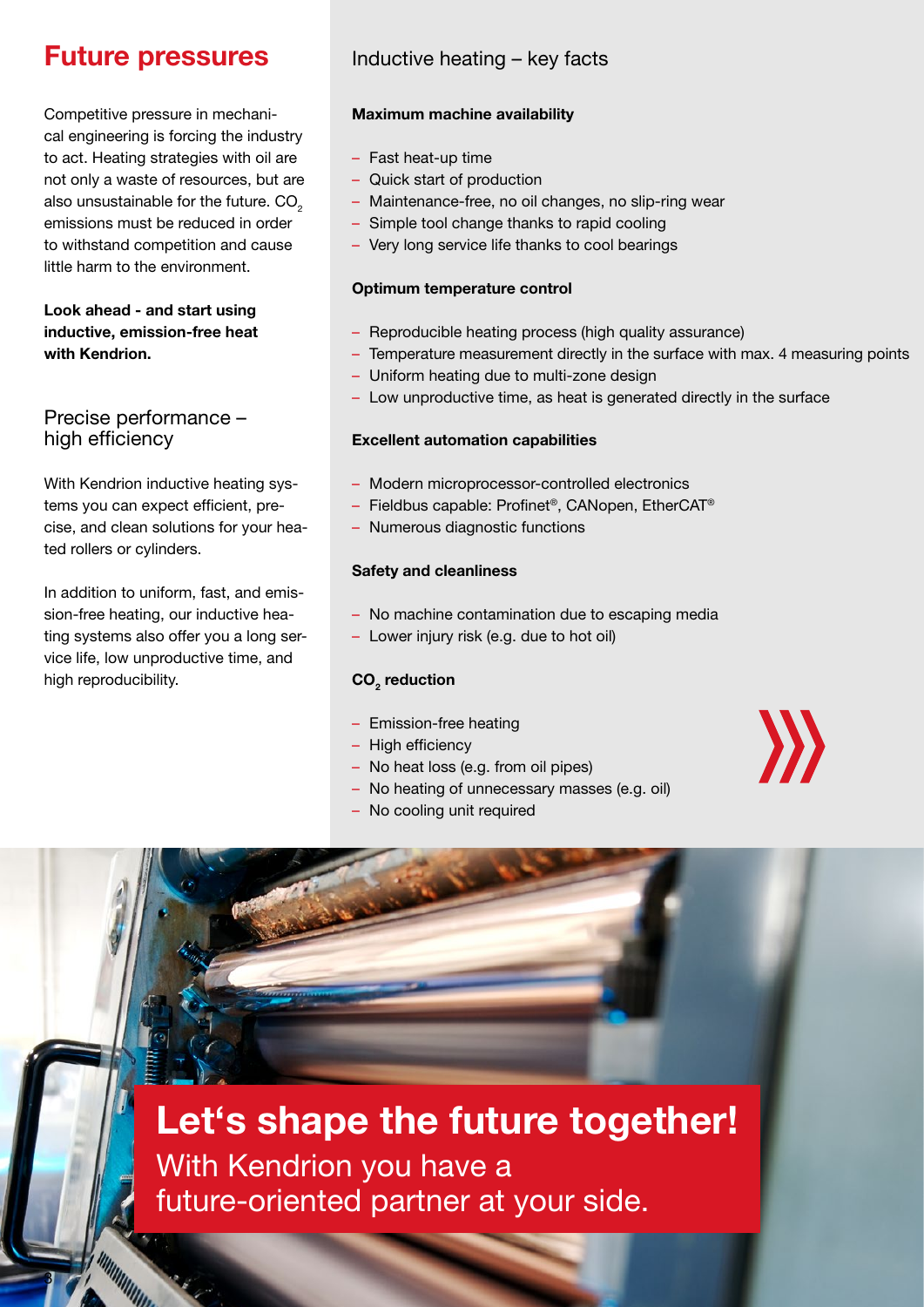## Inductive heating with Kendrion

## Our system components

Kendrion induction generators are designed as a modular system. They consist of a controller and up to 7 induction generators that can be connected in series. The controller can be integrated into the control unit of a machine via fieldbus interface (e.g. Profinet®). The individual induction generators and the retrieval of status messages for all connected generators are controlled via the central controller. Depending on the configuration, the controller can also regulate the heating channels with integrated PID controllers. The devices are designed for control cabinet installation.

### The controller

- 24 VDC supply voltage
- Independent control of up to 7 MHS induction generators
- System monitoring and temperature control
- Integrated I/Os and CAN system bus
- Possible fieldbus interfaces: Profinet®, CANopen, Ethercat®

### The induction generator

- 3 x 400 VAC supply voltage
- Up to 6 channels controllable individually
- 26 kW continuous power
- High efficiency thanks to optimisation of the operating point
- Compact design

### Your customized inductor

The inductor specifically generates the magnetic field that generates the heat in the surface of the cylinder. There is no direct heat input to the cylinder bearings and receptacles. Losses are thus minimised.

The induction coils are fixed inside the cylinder and do not rotate with it. The electrical connection is made directly with cables. No slip rings are required for energy transmission.

An inductor can be designed axially in several zones to heat different areas of the cylinder separately.

#### The induction coil

- No slip rings required
- Divided into independently controllable axial segments



#### Optional: electrical integration

For quick and easy electrical commissioning, Kendrion offers the option to have the induction generator and a panel PLC installed in a switch cabinet. The panel PLC has a touch display. The user program is programmed with CODESYS. Kendrion transducers can be connected to the controller with four measuring points to measure the surface temperature directly. The transducers are installed inside the cylinder.

- Adjustable CODESYS PID controller
- Selection temperature setpoint
- Display diagnostic data
- Save parameter settings
- Display actual temperature values

#### Optional: Mechanical integration

We optionally offer ready-to-use rollers and cylinders with an integrated inductor and transducers.

In cooperation with our development partner, we can coordinate and implement your mechanical customisations.

- Ready to use solution
- Minimum development expenses
- Adaptable to your specific requirements
- Many years of experience in design and manufacturing